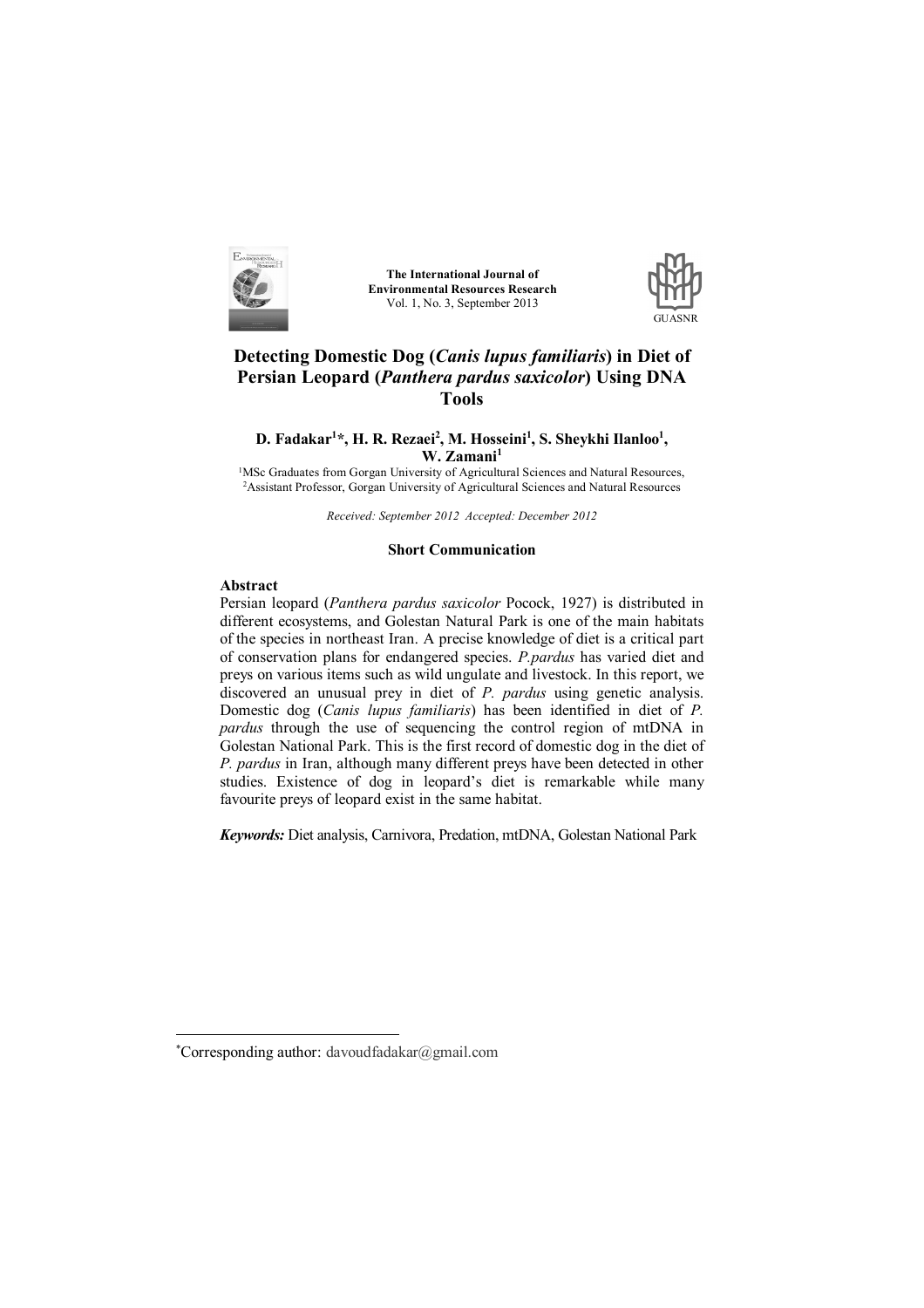## **1. Introduction**

The leopard (*Panthera pardus*); which is the best adaptable felid in Panthera genus, exists in a wide range of climate types (Beer *et al.,* 2005; Bailey, 1993). Although Persian leopard (*Panthera pardus saxicolor* Pocock, 1927) is widely distributed and occupies large territories in Iran, it is classified as an endangered subspecies by IUCN (2010). Furthermore, the animal's natural preys are mainly wild ungulates that have become very rare (Kiabi *et al.,* 2002; Sanaei and Zakaria, 2011). However, there are remarkable populations of leopard's preys in some protected area such as Golestan Natural Park.

The diet analysis can improve our knowledge about ecosystem's functions; and especially it becomes more essential in the context of studying endangered species (Valentini *et al.*, 2008). A precise knowledge of the diet of species can disclose specific behaviours and interactions in the predations. DNA tools are very useful for species identification when only hair, feces or urine left behind by animals are available (Valentini *et al*., 2008). Morphological traits approach for identification of species has numerous difficulties; for instance, misidentification of a taxon because of the plasticity of studied traits, or ambiguous taxa (Knowlton, 1993). DNA tools can be very practical to identify elusive and endangered carnivores in particular when only biological remains are available (Valiereet *et al*., 2003; Sugimoto et al., 2006). In this paper, we present the result of DNA analysis on remains of the leopard in Golestan National Park of Iran.

## **2. Materials and methods**

## **2.1. Golestan National Park**

Golestan National Park is the first national park in Iran, located among Golestan, Khorasan and Semnan Provinces in northeast Iran (Majnoonian, *et al.,* 1999). The park lies between of 37° 16' 43"N to 37° 31' 35"N and 55° 43' 25"E to 56° 17' 48"E, and its area is more than 91000 hectares (Fig. 1). Golestan Natural Park is one of the most prominent habitats of Persian leopard in Iran, and the largest skull as well as the largest specimens in terms of body weight have come from this area (Tajbakhsh and Jamali, 1995; Kiabi *et al*., 2002).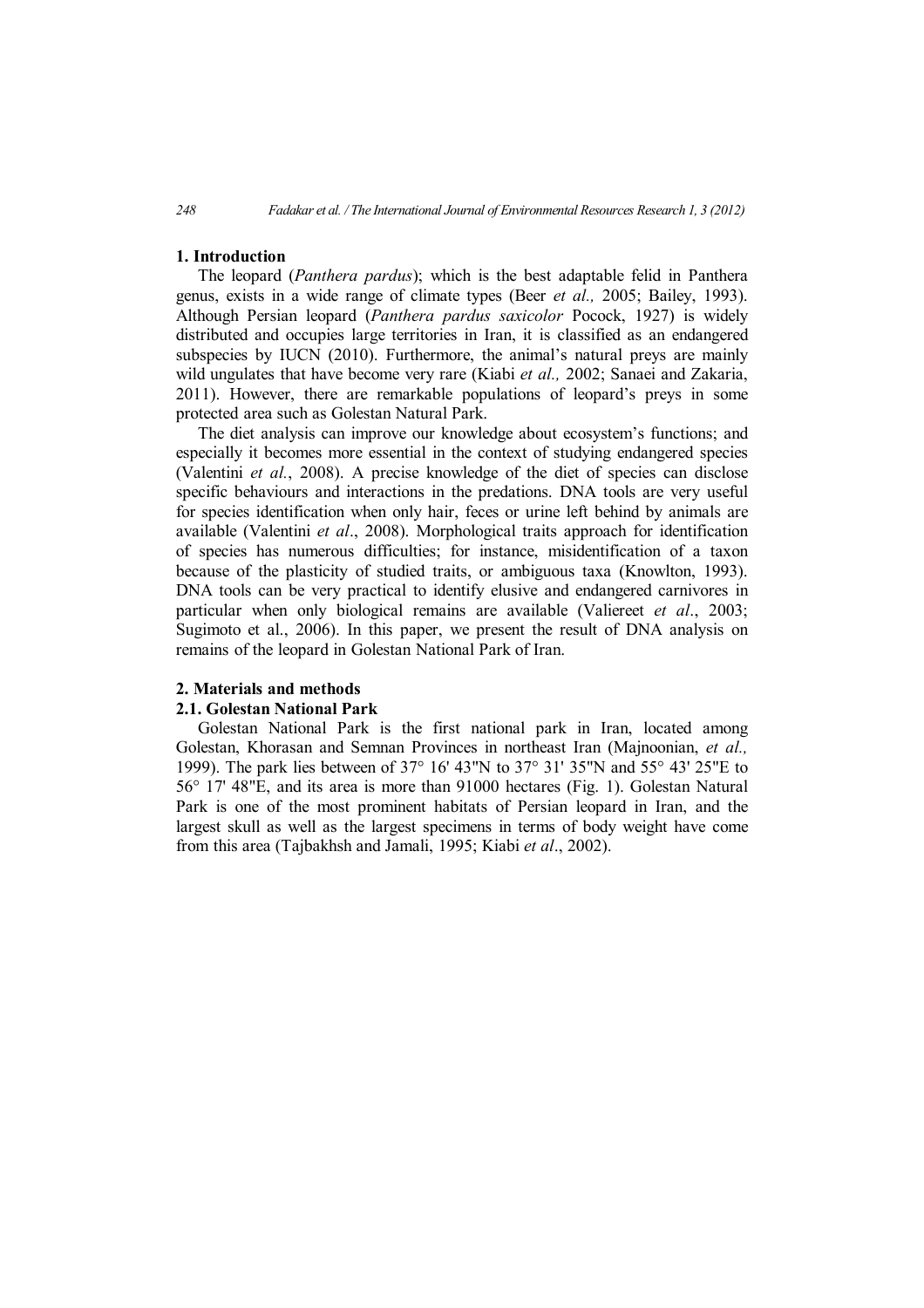

**Figure 1**. Location of Golestan National Park

The park covers forested areas in the east, semi forested to bushlands in the center and semi desertic areas in the east. Natural and scenic beauty together with high biodiversity are features of the park (Fig. 2).



**Figure 2.** Almeh Valley, Golestan National Park

# **2.2. DNA extraction and PCR amplification**

Samples of the prey remains were collected and preserved using ethanol 96% for 24 hours, then alcohol was removed and the samples were kept in silica gel until DNA extraction (Fig. 3). Whole genomic DNA was extracted from remnants of prey using Bioneer DNA extraction kit (Takapozist) following the manufacturer's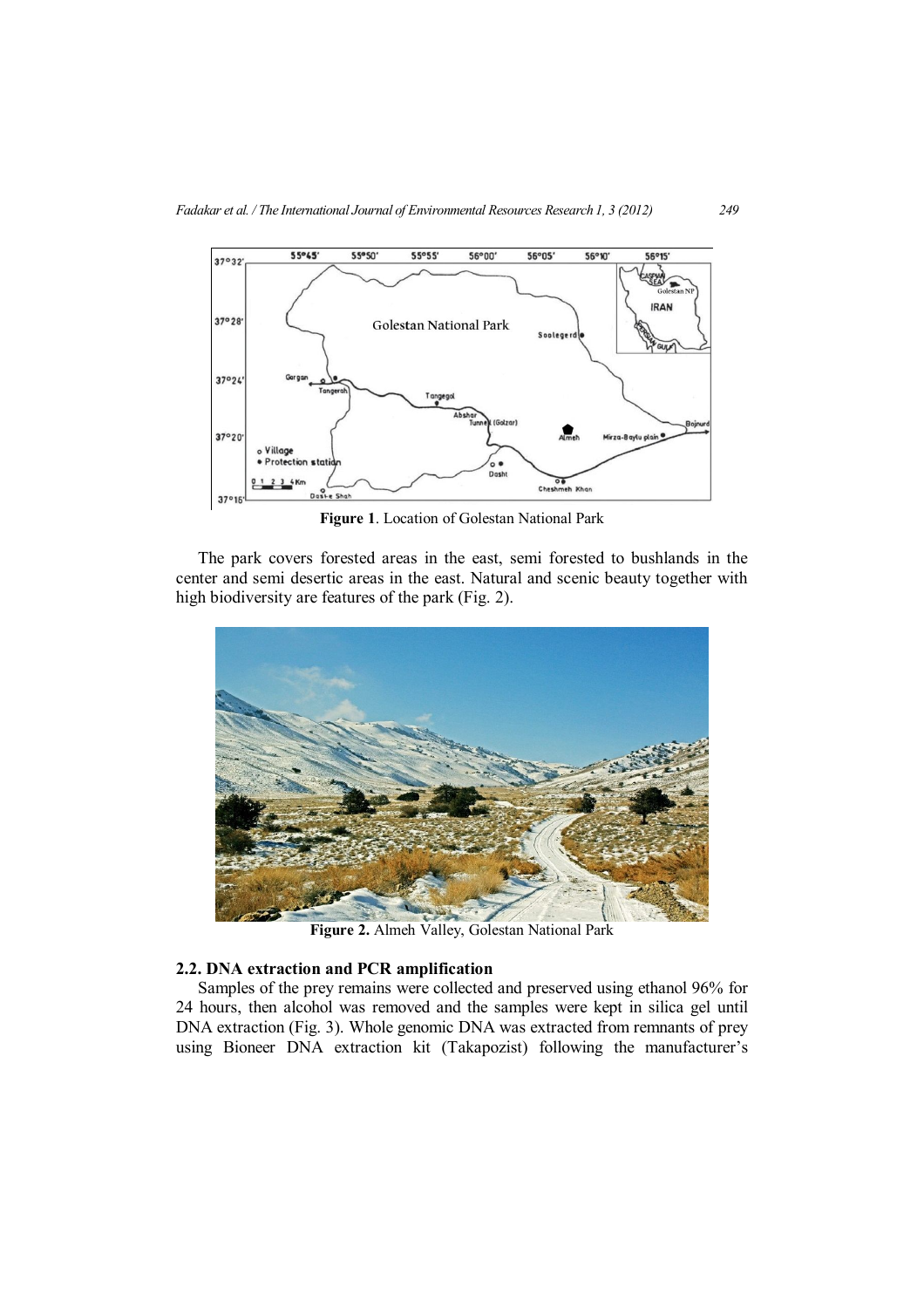protocol. The Control region of mtDNA was PCR-amplified using primers including L15995 (Taberlet *et al.*, 1994) and H16498 (Fumagalli *et al.*, 1996).



**Figure 3.** The prey remains of *P. pardus* in Golestan National Park.

The PCR reactions were performed in a final volume of 25 µl containing 1 µ of DNA, 1 µl of each primer, and 22µl of water using the Bioneer PCR kit. Amplifications were performed under the following conditions: initial denaturation (5 min at 94°C); then for 35 cycles, denaturation, 95°C, 30 s; annealing, 54°C, 30 s; extension, 72°C, 60 s; a final extension, 5 min, 72°C. PCR product was purified using the Bioneer kit (Takapozist) following the manufacturer's protocol. Purified PCR product was analyzed on an ABI 3130 automated sequencer. The sequence was edited for correction with the SecScape v2.6 software (Applied biosystems), and then BLAST software was used to determine unknown prey's mtDNA sequence in GenBank. The sequence was deposited in GenBank (Accession Number KF553665).

# **3. Results and Discussion**

The DNA of samples were successfully extracted with high quality and quantity, and the accuracy of sequences were adequate. The BLAST of unknown prey's sequence in GenBank revealed that it was domestic dog (*Canis lupus familiaris)*. mtDNA control region could identify dog (Sindicic *et al*., 2011), and many studies have demonstrated that there is no common haplotype of mtDNA control region which have been shared by wolves and dogs (Okumura et al., 1996; Vila and Wayne, 1999; Randi *et al.,* 2000). Thus, there is no uncertainty between wolf and dog, and we concluded that our sample was definitely domestic dog.

This is the first observation of domestic dog in diet of leopards. Various preys have been recorded in diet of leopards such as birds, rodents (Ott, 2004 cited in Hayward *et al*., 2006), catfish, hares (Shenton and Uys, 1965 cited in Hayward *et al.,* 2006), giraffe calves and adult male eland (Hirst 1969; Kingdon 1977; Scheepers and Gilchrist 1991 cited in Hayward et al. 2006). In Iran, according to Sanaei. (2007); *P. pardus* attacked a local shepherd in 2001, a dog in 2002, also a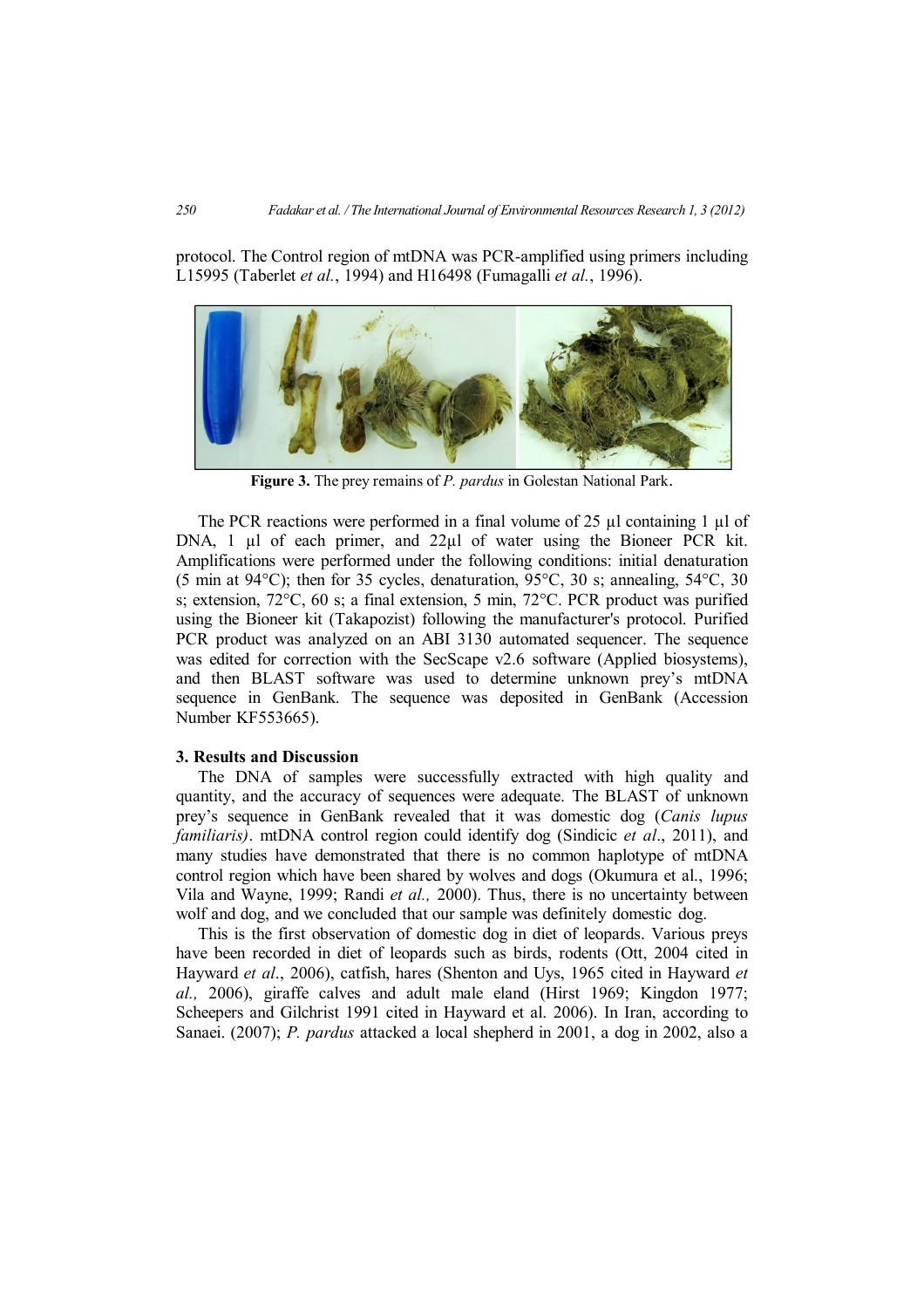goat and sheep in 2002-2003. Sharbafi (2011) analyzed diet of leopards in Golestan National Park and revealed that wild boar (*Sus scrofa*) was the most frequent prey, although Wild sheep (*Ovis vignei*), wild goat (*Capra aegagrus*) and livestock were detected in the diet of leopard as well.

#### **4. Conclusion**

Although leopards have a varied diet (Mills and Hsrvey, 2001; Hayward et al. 2006); dog had not been recorded before in diet of leopards. Our result is striking because in spite of the fact that many favourite preys of leopard such as wild ungulates exist in Alme Valley  $(37^{\circ} 21' 07.47''$ N and  $56^{\circ} 10' 54.77''$ E; Fig. 2) of Golestan National Park (Fig. 1), *P. pardus* hunt on domestic dog as well. Furthermore, this area which is near the villages locates in the buffer zone of Golestan National Park and has big flocks of sheep and goat; therefore, there is no shortage of prey in this valley. Other notable matter is that *P. pardus* in this instance has preferred domestic dog as a small size carnivore rather than wild and domestic ungulates that are larger and easier to catch. This finding adds to our understanding of diet of *P. pardus*, and we believe that our method could probably be usefully employed in more extensive analyses of *P. pardus* diet.

#### **References**

- Bailey, T.N., 1993. The African Leopard: Ecology and Behaviour of a Solitary Felid. Columbia University Press, New York, USA. 429p.
- Beer, A.J., Morris, P., Elphic, J., Davis, R., Davis, V., Halliday, T., Dawes, J., Campbell, A., 2005. Encyclopaedia of Endangered Animals (An Essential Guide to the Threatened Species of our World). Grang Books, Kingston State. 42p.
- Fumagalli, L., Pope, L.C., Taberlet, P., Moritz, C., 1996. Versatile primers for the amplification of the mitochondrial DNA control region in marsupials. Molecular Ecology. 6, 1199-1201.
- Hayward, M., Henschel, W.P., O'Brien, J., Hofmeyer, M., Balme, G., Kerley, G.I.H., 2006. Prey preferences of the leopard (Pantherapardus). Journal of Zoology. 270, 298-313.
- IUCN, 2010. IUCN Red List of threatened Species. IUCN, Gland, Switzerland and Cambridge, UK.
- Kiabi, B.H., Dareshouri, B.F., Ghaemi, R.A., Jahanshahi, M., 2002. Population status of the Persian leopard (*Panthera pardus saxicolor* Pocock 1927) in Iran. Zoology in Middle East. 26, 41-47.
- Knowlton, N., 1993. Sibling species in the sea. Annual Review of Ecology, Evolution, and Systematics. 24, 189–216.
- Majnoonian, H., Zehzad, B., Dareshouri, F.B., Meigouni, H., 1999. Golestan National Park. Department of Environment of Islamic Republic of Iran, Tehran. 450p.
- Mills, M.G.L., Harvey, M., 2001. African predators. Cape Town, Struik. 160p.
- Okumura, N., Ishiguro, N., Nakano, M., Matsui, A., Sahara, M., 1996. Intra and interbreed genetic variations of mitochondrial DNA major non-coding regions in Japanese native dog breeds (*Canis familiaris*). Animal Genetics. 27, 397-405.